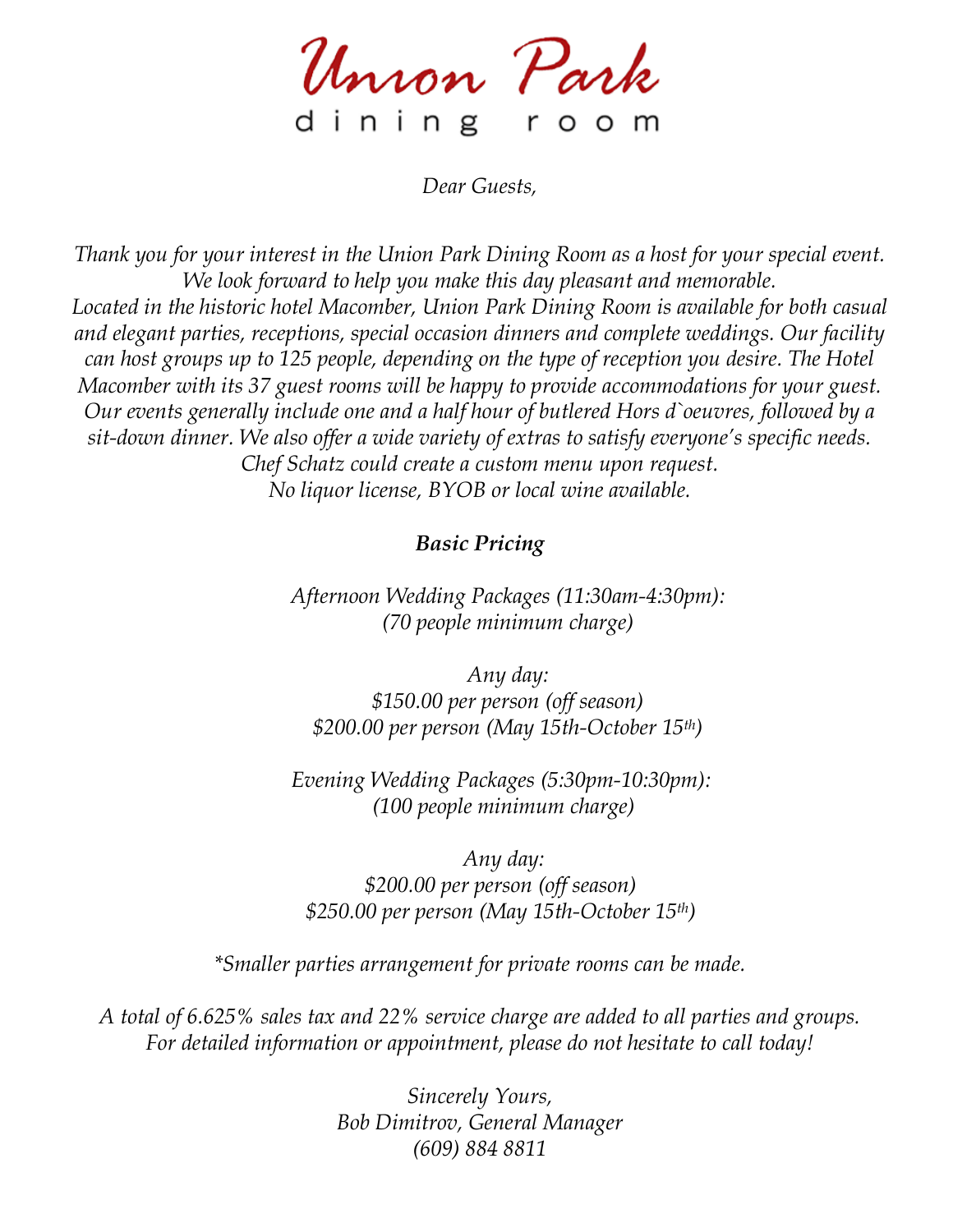## **Hor D'oeuvres (choice of six)**

*\* Shrimp cocktail \* Oyster Rockefeller \* Coconut Shrimp \* Stuffed Mushrooms \* Spanikopita \* Bruscetta \* Vegetable Spring Roll \* Assorted Sushi Rolls \* Fried Ravioli \* Chicken Satay \* Beef Satay \* Crab Cake \* Roasted Pepper Crustini \* Spring Roll \* Assorted Cold Canapés \* Seared Scallops \* Potato Scallops \* Asparagus & Prosciutto \* Smoked Salmon Rolls \* Beef Kebabs \* Chicken Sesame \**

## **Soups (choice of one)**

*Tomato Bisque with Herb Crème Friache Lobster Bisque Sherrie Crème Friache Vegetable Lentil Soup Cream with Wild Mushrooms Spicy Black Bean Andouille Lime Sour Cream Thai Style Asparagus and Crab Soup*

#### **Or**

## **Salads (choice of one)**

*Mixed Baby Greens with Tart Balsamic Vinaigrette Roquefort Baby Greens with Pomegranate Vinaigrette Friss`e Orange Segments with Sweet Anise Vinaigrette Chevre Mixed Greens, Pignoli Nuts with Wild Berry Vinaigrette Caesar Salad*

### **Or**

### **Appetizers (choice of one)**

*Garlic Roasted Prawns, Served Chilled, with Gazpacho Dipping Souse Baked Oysters with Sautéed Spinach*, *Pernod Baked Brie with Greens and Berries Smoked Fish Plate with Proper Accruement Crab Cake with Horseradish Crème Friache Seared Beef Carpaccio with Friss'e and Roquefort Spicy Tuna Roll, California Roll, Seaweed Salad, Wasabi*

#### **Entrees (choice of three)**

*Filet Mignon: roasted shallots, crumbled blue cheese, sauce aupoivre Prime Rib: slow roasted, Au jus, horseradish NY Strip Steak: bourbon / shitake mushroom glaze Veal Tenderloin: herbed demi glace, sautéed spinach Chicken Breast: sautéed button mushrooms, Marsala wine sauce Duck Breast: served medium, raspberry glaze Elk Tenderloin: served medium rare, lingonberry glaze Rack of Lamb: mustard crust, roasted garlic demi glace Halibut: seared, mushroom risotto, basil oil Crab Cake: horseradish champagne sauce Red Snapper: plum tomato basil salad, citrus oil Ahi Tuna: black pepper crusted, wasabi, lime tamarind glaze Salmon: roasted, crab tomato basil salad, sweet anise oil Stuffed Lobster Tail: available Saturday evening or for extra charge Surf & Turf: available Saturday evening or for extra charge*